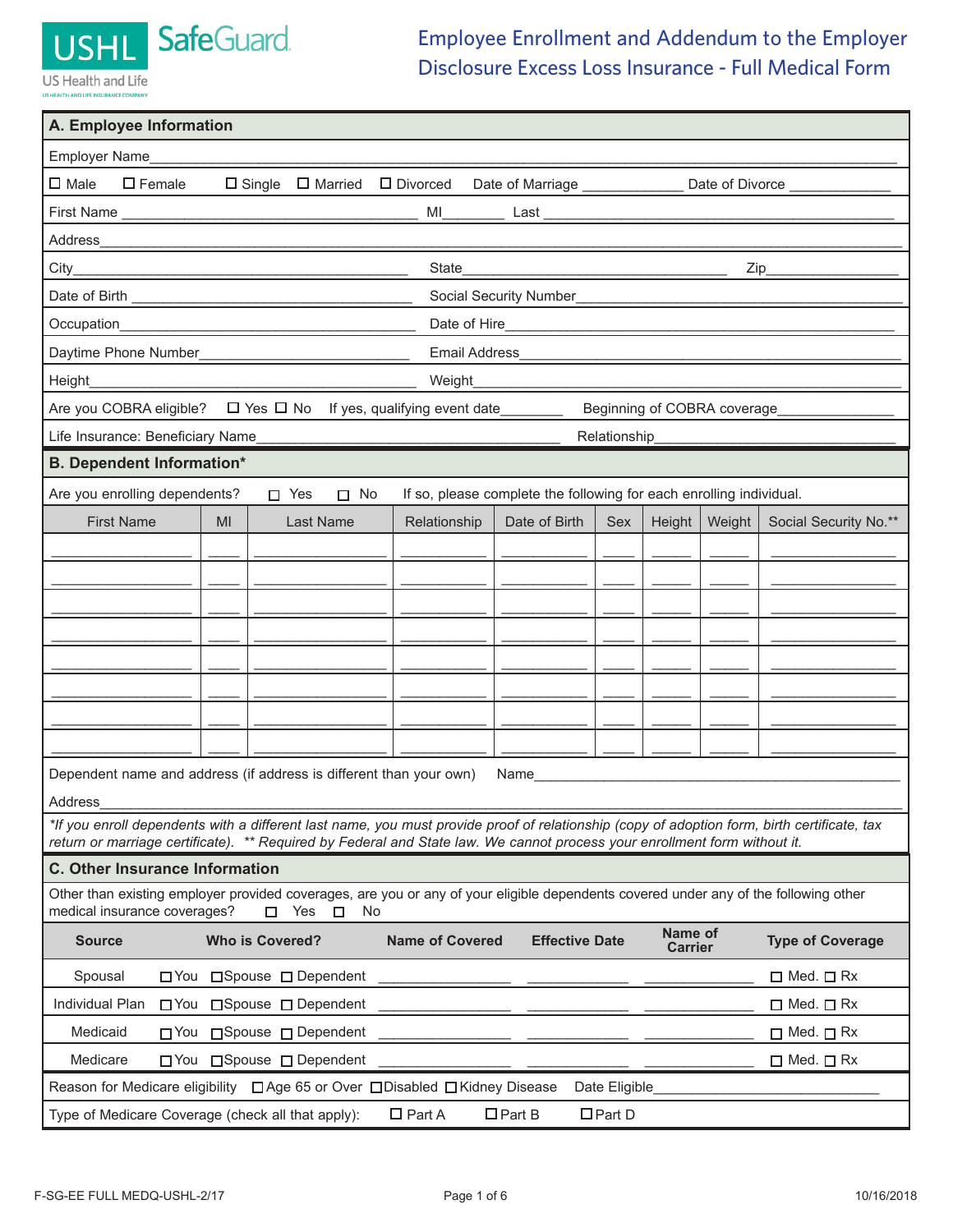| D. Medical History Overview                |                                                                                                                                                                                                                                                                                                                                                                                                                                                                        |                       |                      |                                                                                                                                         |                      |
|--------------------------------------------|------------------------------------------------------------------------------------------------------------------------------------------------------------------------------------------------------------------------------------------------------------------------------------------------------------------------------------------------------------------------------------------------------------------------------------------------------------------------|-----------------------|----------------------|-----------------------------------------------------------------------------------------------------------------------------------------|----------------------|
|                                            | Have you or any of your dependents to be covered under this plan:                                                                                                                                                                                                                                                                                                                                                                                                      |                       |                      |                                                                                                                                         |                      |
|                                            |                                                                                                                                                                                                                                                                                                                                                                                                                                                                        |                       |                      | Been examined by a physician, psychiatrist, psychologist or other practitioner within the past five years and:                          |                      |
| 1                                          | Been diagnosed with cancer, stroke, diabetes, heart or vascular disease, muscular, or systemic disease (including,<br>but not limited to arthritis or lupus), HIV or AIDs, or an Aids-related condition; liver, kidney, lung, or intestinal disor-<br>□ Yes □ No<br>der, infertility, transplant (recommended, pending or completed) or growth disorder? (Regarding HIV, this does not<br>include an initial positive result that further testing showed to be false.) |                       |                      |                                                                                                                                         |                      |
| 2                                          | Been treated for alcohol or drug abuse, or for a mental or emotional disorder?                                                                                                                                                                                                                                                                                                                                                                                         |                       |                      |                                                                                                                                         | $\Box$ Yes $\Box$ No |
| 3                                          | Have incurred medical claims in excess of \$5,000 in the past twelve months?                                                                                                                                                                                                                                                                                                                                                                                           |                       |                      |                                                                                                                                         | $\Box$ Yes $\Box$ No |
| 4                                          |                                                                                                                                                                                                                                                                                                                                                                                                                                                                        |                       |                      | Been prescribed medications and/or are taking medication for the treatment of an on-going or chronic condition?                         | $\Box$ Yes $\Box$ No |
| 5<br>Are pregnant?                         |                                                                                                                                                                                                                                                                                                                                                                                                                                                                        |                       |                      |                                                                                                                                         | $\Box$ Yes $\Box$ No |
| 6                                          | Been advised that surgery or treatment is needed or pending?                                                                                                                                                                                                                                                                                                                                                                                                           |                       |                      |                                                                                                                                         | □ Yes □ No           |
| <b>E. Medical History</b>                  |                                                                                                                                                                                                                                                                                                                                                                                                                                                                        |                       |                      |                                                                                                                                         |                      |
|                                            |                                                                                                                                                                                                                                                                                                                                                                                                                                                                        |                       |                      | Have you or your dependents been diagnosed, treated, received counseling or advice during the past five years for any of the following: |                      |
| NEEDED.                                    |                                                                                                                                                                                                                                                                                                                                                                                                                                                                        |                       |                      | PLEASE CHECK "YES" OR "NO" AND EXPLAIN ALL "YES" ANSWERS. USE ADDITIONAL EXPLANATIONS PAGE AT END OF THIS SECTION IF                    |                      |
| <b>Cancer/Tumor</b>                        | $\Box$ Yes<br>$\Box$ No                                                                                                                                                                                                                                                                                                                                                                                                                                                |                       |                      |                                                                                                                                         |                      |
| $\Box$ Lung                                | $\Box$ Breast                                                                                                                                                                                                                                                                                                                                                                                                                                                          | $\Box$ Liver          | $\Box$ Colon         | $\Box$ Leukemia/Lymphoma                                                                                                                | $\square$ Melanoma   |
| $\Box$ Prostate                            | $\Box$ Kidney                                                                                                                                                                                                                                                                                                                                                                                                                                                          | $\Box$ Bladder        | $\Box$ Throat        | $\Box$ Other                                                                                                                            |                      |
| <b>Patient Name</b>                        |                                                                                                                                                                                                                                                                                                                                                                                                                                                                        | Date Diagnosed        |                      | Treatment                                                                                                                               |                      |
| Date Last Treated                          |                                                                                                                                                                                                                                                                                                                                                                                                                                                                        | <b>Current Status</b> |                      | Stage/Level                                                                                                                             |                      |
| Treating Physician(s)                      |                                                                                                                                                                                                                                                                                                                                                                                                                                                                        |                       |                      |                                                                                                                                         |                      |
| <b>Heart/Circulatory</b>                   | $\Box$ Yes<br>$\square$ No                                                                                                                                                                                                                                                                                                                                                                                                                                             |                       |                      |                                                                                                                                         |                      |
| □ Varicose Veins                           | $\Box$ Skin Ulcer                                                                                                                                                                                                                                                                                                                                                                                                                                                      | $\Box$ Phlebitis      | $\Box$ Stroke        | □ Congestive Heart Failure                                                                                                              |                      |
| □ Heart Disease                            | $\Box$ Blood Disorder                                                                                                                                                                                                                                                                                                                                                                                                                                                  | $\Box$ Hemophilia     | $\Box$ Aneurysm      |                                                                                                                                         |                      |
| Bypass/Angioplasty (# of vessels involved) |                                                                                                                                                                                                                                                                                                                                                                                                                                                                        |                       |                      |                                                                                                                                         |                      |
|                                            | High Blood Pressure (Last 3 readings & dates of readings)                                                                                                                                                                                                                                                                                                                                                                                                              |                       |                      |                                                                                                                                         |                      |
|                                            | High Cholesterol (Most recent reading & date of reading)                                                                                                                                                                                                                                                                                                                                                                                                               |                       |                      |                                                                                                                                         |                      |
| Patient Name                               |                                                                                                                                                                                                                                                                                                                                                                                                                                                                        | Date Diagnosed        |                      | Treatment                                                                                                                               |                      |
| Date Last Treated                          |                                                                                                                                                                                                                                                                                                                                                                                                                                                                        | <b>Current Status</b> |                      |                                                                                                                                         |                      |
| Treating Physician(s)                      |                                                                                                                                                                                                                                                                                                                                                                                                                                                                        |                       |                      |                                                                                                                                         |                      |
| <b>Reproductive</b>                        | $\square$ Yes<br>$\square$ No                                                                                                                                                                                                                                                                                                                                                                                                                                          |                       |                      |                                                                                                                                         |                      |
| □ Current Pregnancy (Due date:             |                                                                                                                                                                                                                                                                                                                                                                                                                                                                        |                       | □ Multiples Expected | □ Breast Disorders                                                                                                                      |                      |
|                                            | □ Pregnancy Complications (current or past)                                                                                                                                                                                                                                                                                                                                                                                                                            | $\Box$ Infertility    | $\Box$ Endometriosis |                                                                                                                                         |                      |
| $\Box$ Other                               |                                                                                                                                                                                                                                                                                                                                                                                                                                                                        |                       |                      |                                                                                                                                         |                      |
| <b>Patient Name</b>                        |                                                                                                                                                                                                                                                                                                                                                                                                                                                                        | Date Diagnosed        |                      | Treatment                                                                                                                               |                      |
| Date Last Treated                          |                                                                                                                                                                                                                                                                                                                                                                                                                                                                        | <b>Current Status</b> |                      |                                                                                                                                         |                      |
| Treating Physician(s)                      |                                                                                                                                                                                                                                                                                                                                                                                                                                                                        |                       |                      |                                                                                                                                         |                      |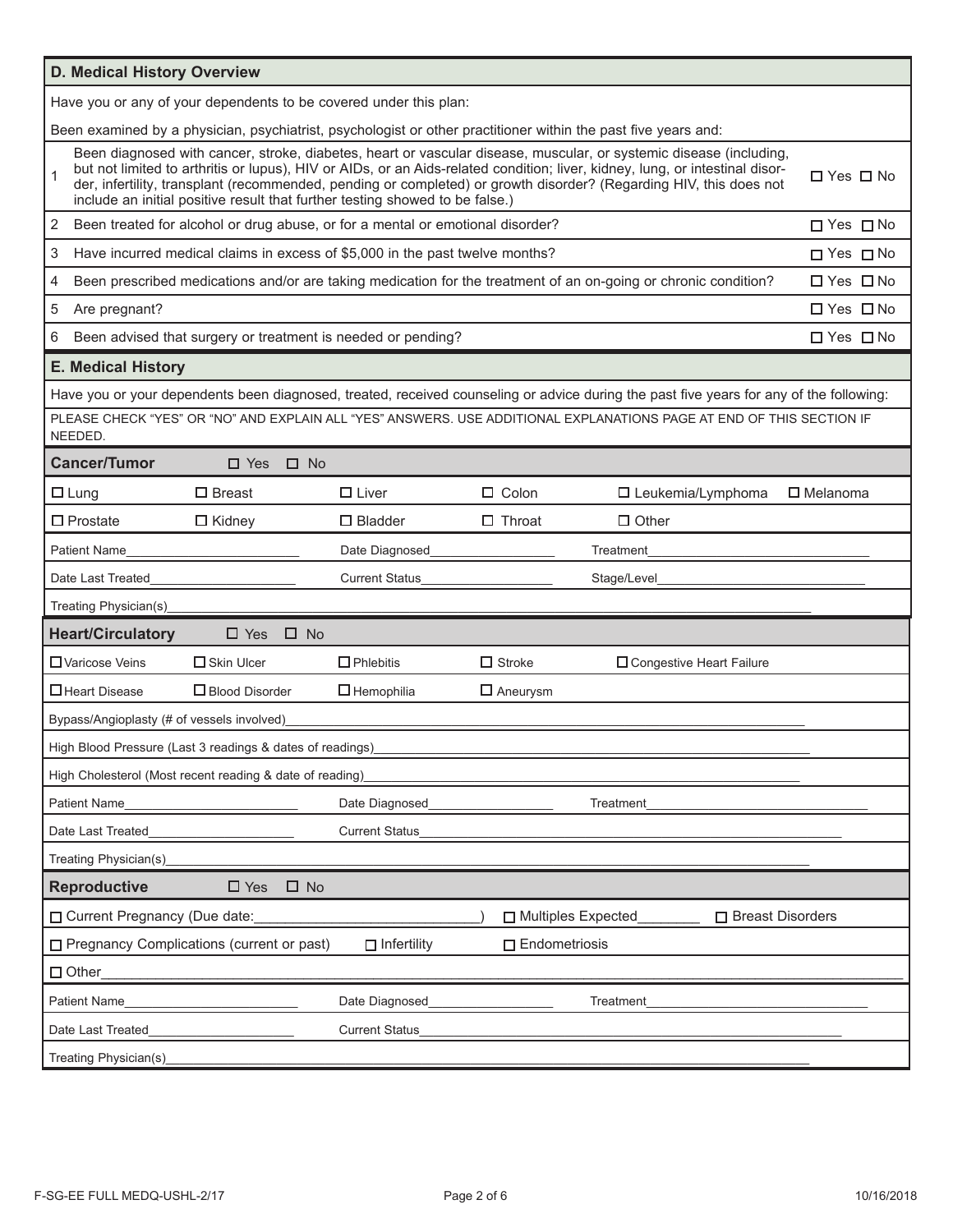| <b>Intestinal/Endocrine</b> | $\Box$ Yes<br>$\square$ No              |                                          |                     |                                           |
|-----------------------------|-----------------------------------------|------------------------------------------|---------------------|-------------------------------------------|
| □ Gallbladder               | $\Box$ Hepatitis B/C                    | □ Crohn's/Ulcerative Colitis             |                     | □ Hiatal Hernia/GI Reflux<br>$\Box$ Ulcer |
| □ Thyroid Disorder          | □ Liver Disorder                        | □ Chronic Pancreatitis                   |                     | □ Colon Disorder (provide diagnosis)      |
| $\Box$ Other                |                                         |                                          |                     |                                           |
| $\square$ Diabetes          | Last Hemoglobin A1C                     |                                          |                     | Fasting Blood Sugar                       |
| <b>Patient Name</b>         |                                         | Date Diagnosed                           |                     | Treatment                                 |
| Date Last Treated           |                                         | <b>Current Status</b>                    |                     |                                           |
| Treating Physician(s)       |                                         |                                          |                     |                                           |
| <b>Brain/Nervous</b>        | $\square$ Yes<br>$\square$ No           |                                          |                     |                                           |
| Multiple Sclerosis          | $\Box$ Paralysis                        | □ Cerebral Palsy                         | $\Box$ Migraines    | □ Alzheimer's Disease                     |
| □ Parkinson's Disease       |                                         | □ Epilepsy (Type & date of last seizure) |                     |                                           |
| $\Box$ Other                |                                         |                                          |                     |                                           |
| Patient Name                | <u> 1980 - Johann Barbara, martxa a</u> | Date Diagnosed                           |                     | Treatment                                 |
| Date Last Treated           |                                         | <b>Current Status</b>                    |                     |                                           |
| Treating Physician(s)       |                                         |                                          |                     |                                           |
| <b>Immune</b>               | $\Box$ Yes<br>$\square$ No              |                                          |                     |                                           |
| $\Box$ Lupus                | □ Other                                 |                                          |                     |                                           |
| <b>Patient Name</b>         |                                         | Date Diagnosed                           |                     | Treatment                                 |
| Date Last Treated           |                                         | <b>Current Status</b>                    |                     |                                           |
| Treating Physician(s)       |                                         |                                          |                     |                                           |
| <b>Lungs/Respiratory</b>    | $\Box$ Yes<br>$\Box$ No                 |                                          |                     |                                           |
| $\Box$ Asthma               | $\Box$ Allergies                        | □ Cystic Fibrosis                        | $\square$ Pneumonia | □ Emphysema / Chronic Bronchitis          |
| □ Sleep Apnea               | $\Box$ Tuberculosis                     | Other                                    |                     |                                           |
| <b>Patient Name</b>         |                                         | Date Diagnosed                           |                     | Treatment                                 |
| Date Last Treated           |                                         | <b>Current Status</b>                    |                     |                                           |
| Treating Physician(s)       |                                         |                                          |                     |                                           |
| Eyes/Ears/Nose/Throat       | $\square$ Yes<br>$\square$ No           |                                          |                     |                                           |
| $\Box$ Retinopathy          | $\Box$ Cleft lip/palate                 | □ Chronic Sinusitis                      | □ Deviated Septum   | □ Chronic Ear Infections                  |
| □ Glaucoma                  | $\Box$ Cataracts                        | □ Acoustic Neuroma                       | $\Box$ Other        |                                           |
| Patient Name                |                                         | Date Diagnosed                           |                     | Treatment                                 |
| Date Last Treated           |                                         | <b>Current Status</b>                    |                     |                                           |
| Treating Physician(s)       |                                         |                                          |                     |                                           |
| <b>Bones/Muscles</b>        | $\square$ No<br>$\square$ Yes           |                                          |                     |                                           |
| $\Box$ Joint Injury         | $\square$ Pituitary Dwarfism            | □ Bulging/Herniated Disc                 |                     | □ Other Back/Neck Disorders               |
| □ Spina Bifida              | □ Pulled/Strained Muscle                | □ Arthritis (Rheumatoid or Osteo)        |                     | $\Box$ Other                              |
| <b>Patient Name</b>         |                                         | Date Diagnosed                           |                     | Treatment                                 |
| Date Last Treated           |                                         | <b>Current Status</b>                    |                     |                                           |
| Treating Physician(s)       |                                         |                                          |                     |                                           |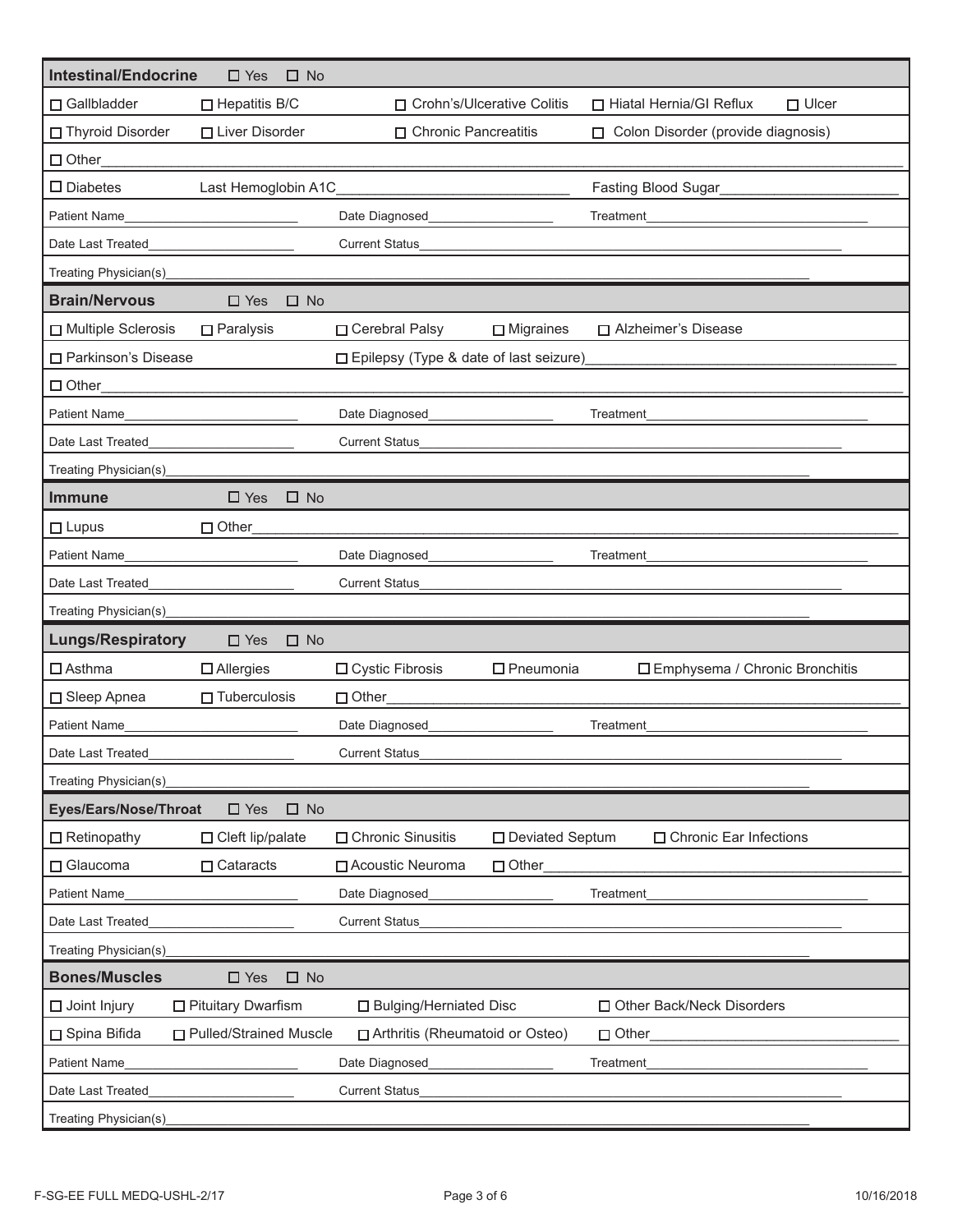| <b>Urinary/Kidney</b>                                                                                          | $\square$ Yes<br>$\square$ No                                                   |                      |                             |                                        |                                          |
|----------------------------------------------------------------------------------------------------------------|---------------------------------------------------------------------------------|----------------------|-----------------------------|----------------------------------------|------------------------------------------|
| □ Renal Failure                                                                                                | □ Kidney Stones                                                                 | □ Neurogenic Bladder | □ Polycystic Kidney Disease |                                        |                                          |
| □ Prostate Disorder<br>$\Box$ Other                                                                            |                                                                                 |                      |                             |                                        |                                          |
| Patient Name                                                                                                   | Date Diagnosed<br>Treatment                                                     |                      |                             |                                        |                                          |
| Date Last Treated                                                                                              | <b>Current Status</b>                                                           |                      |                             |                                        |                                          |
| Treating Physician(s)                                                                                          |                                                                                 |                      |                             |                                        |                                          |
| Mental Health/Substance Abuse $\Box$ Yes                                                                       | $\square$ No                                                                    |                      |                             |                                        |                                          |
| $\Box$ Alcoholism                                                                                              | □ Eating Disorder<br>□ Bipolar/Manic Depression<br>□ Attention Deficit Disorder |                      |                             |                                        |                                          |
| $\square$ Drug Abuse                                                                                           | $\Box$ Suicide Attempt                                                          | □ Anxiety/Depression | $\Box$ Other                |                                        |                                          |
| Patient Name                                                                                                   | Date Diagnosed                                                                  |                      |                             | Treatment                              |                                          |
| Date Last Treated                                                                                              | <b>Current Status</b>                                                           |                      |                             |                                        |                                          |
| Treating Physician(s)                                                                                          |                                                                                 |                      |                             |                                        |                                          |
| <b>Transplant</b>                                                                                              | $\Box$ Yes<br>$\Box$ No                                                         |                      |                             |                                        |                                          |
| $\Box$ Organ                                                                                                   | □ Bone Marrow                                                                   |                      |                             | □ Discussed possible future transplant |                                          |
| □ Surgery completed (Date:                                                                                     |                                                                                 |                      |                             |                                        |                                          |
| <b>Patient Name</b>                                                                                            | <b>Current Status</b>                                                           |                      |                             |                                        |                                          |
| Treating Physician(s)                                                                                          |                                                                                 |                      |                             |                                        |                                          |
| <b>Medication</b>                                                                                              | $\square$ Yes<br>$\square$ No                                                   |                      |                             |                                        |                                          |
| Member/Dependent Name                                                                                          | Medication                                                                      |                      | Condition                   | Daily Dosage                           | Frequency                                |
|                                                                                                                |                                                                                 |                      |                             |                                        |                                          |
|                                                                                                                |                                                                                 |                      |                             |                                        |                                          |
|                                                                                                                |                                                                                 |                      |                             |                                        |                                          |
|                                                                                                                |                                                                                 |                      |                             |                                        |                                          |
| Additional medication?<br>$\square$ Yes<br>$\square$ No<br>If "Yes," please use additional explanations sheet. |                                                                                 |                      |                             |                                        |                                          |
| <b>Other</b>                                                                                                   | $\Box$ Yes<br>$\square$ No                                                      |                      |                             |                                        |                                          |
| □ Treatment, surgery or diagnostic testing discussed or advised, but not yet done                              |                                                                                 |                      |                             |                                        | $\Box$ Abnormal test or physical results |
| □ Condition or congenital disorder not mentioned above<br>□ Unexplained weight change                          |                                                                                 |                      |                             |                                        |                                          |
| <b>Patient Name</b><br>Date                                                                                    |                                                                                 |                      |                             |                                        |                                          |
| Details                                                                                                        |                                                                                 |                      |                             |                                        |                                          |
| Treating Physician(s)                                                                                          |                                                                                 |                      |                             |                                        |                                          |
| <b>Tobacco Use</b><br>$\Box$ Yes<br>$\Box$ No                                                                  |                                                                                 |                      |                             |                                        |                                          |
| □ Has anyone on this enrollment form smoked or used tobacco products during the past 12 months?                |                                                                                 |                      |                             |                                        |                                          |
| Name(s)                                                                                                        |                                                                                 |                      |                             |                                        |                                          |
| Please give the name and telephone number of your current physician(s).                                        |                                                                                 |                      |                             |                                        |                                          |
|                                                                                                                |                                                                                 |                      |                             |                                        |                                          |
|                                                                                                                |                                                                                 |                      |                             |                                        |                                          |
|                                                                                                                |                                                                                 |                      |                             |                                        |                                          |
|                                                                                                                |                                                                                 |                      |                             |                                        |                                          |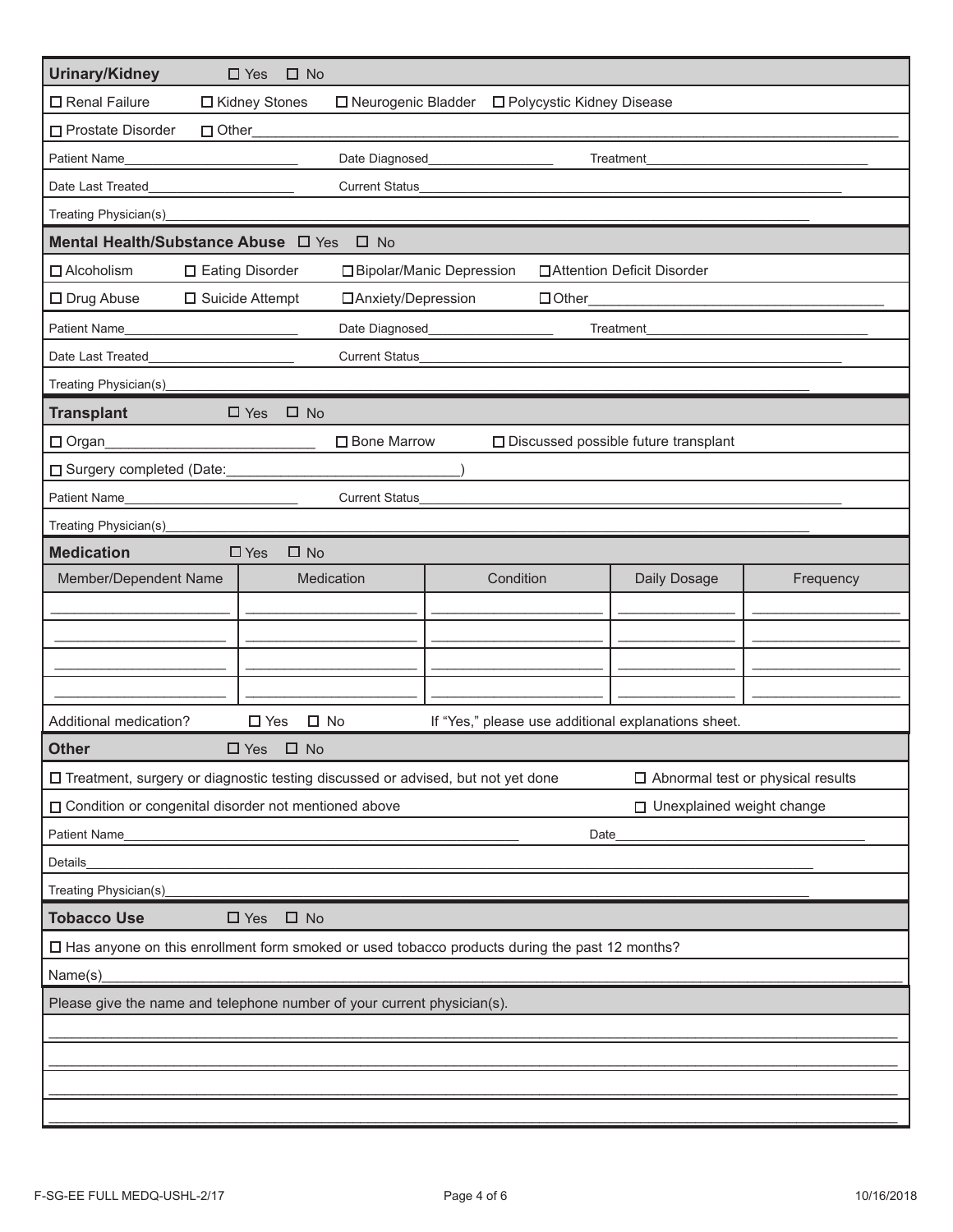| Would you like to add additional explanations? | $\Box$ Yes | $\Box$ No If so, please indicate which section you are referencing. |
|------------------------------------------------|------------|---------------------------------------------------------------------|
|                                                |            |                                                                     |
|                                                |            |                                                                     |
|                                                |            |                                                                     |
|                                                |            |                                                                     |
|                                                |            |                                                                     |
|                                                |            |                                                                     |
|                                                |            |                                                                     |
|                                                |            |                                                                     |
|                                                |            |                                                                     |
|                                                |            |                                                                     |
|                                                |            |                                                                     |
|                                                |            |                                                                     |
|                                                |            |                                                                     |
|                                                |            |                                                                     |
|                                                |            |                                                                     |
|                                                |            |                                                                     |
|                                                |            |                                                                     |
|                                                |            |                                                                     |
|                                                |            |                                                                     |
|                                                |            |                                                                     |
|                                                |            |                                                                     |
|                                                |            |                                                                     |
|                                                |            |                                                                     |
|                                                |            |                                                                     |
|                                                |            |                                                                     |
|                                                |            |                                                                     |
|                                                |            |                                                                     |
|                                                |            | $\overline{\phantom{0}}$                                            |
|                                                |            |                                                                     |
|                                                |            |                                                                     |
|                                                |            |                                                                     |
|                                                |            |                                                                     |
|                                                |            |                                                                     |
|                                                |            | Ξ.                                                                  |
|                                                |            |                                                                     |
|                                                |            |                                                                     |
|                                                |            |                                                                     |
|                                                |            |                                                                     |
|                                                |            |                                                                     |